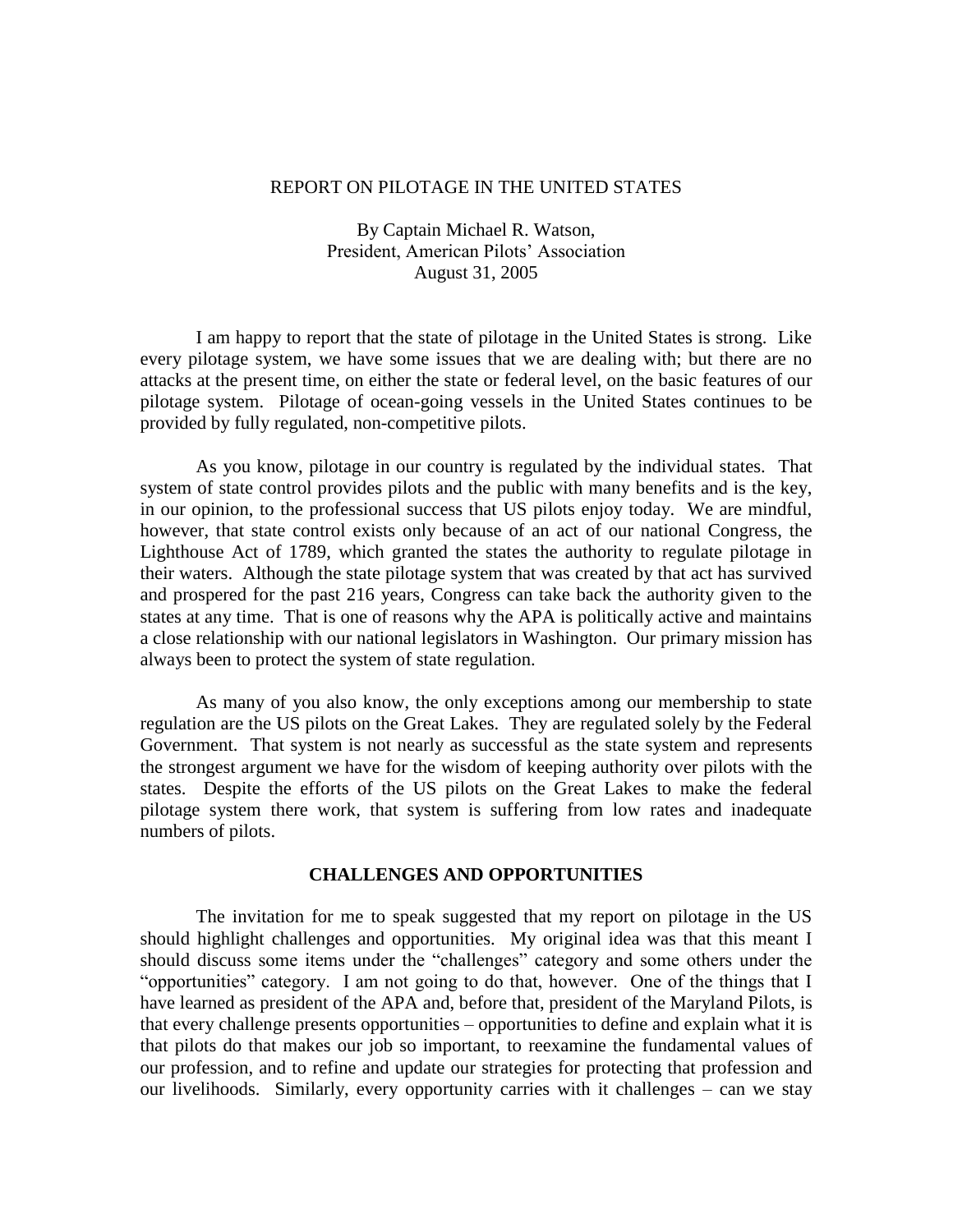united and focused on what makes us strong, can we avoid the complacency that makes us vulnerable, can we ensure that the lure of short-term gain does not obscure the need to maintain the core features of a responsible, public-interest pilotage operation.

From that perspective, I would mention six subjects that we are dealing with today. As I do that, you might recognize that many, if not all, of them present both challenges and opportunities.

**1. Technology.** We are convinced that pilots must stay in the forefront of new navigation technology. Pilot groups in the US, Canada, and most other countries are fortunate enough to have working pilots who are very sharp, very committed experts in technology. These pilots are a tremendous resource for our profession. The APA has a Navigation and Technology Committee that works hard to stay on top of, and provide the APA membership with the very latest information on, such things as AIS, ECDIS, ECS, IBS, INS, pilot carry-aboard units, real time tide and current information systems, dynamic underkeel and overhead bridge clearance measurement systems, virtual reality navigation systems, and AZIPODs and other modern propulsion equipment.

Pilots not only have to be able to know how to use the very latest in navigation technology, they also should participate in the development of such technology. They should be as aware of the limitations of new technology as they are of its benefits and uses. Simply put, pilots know what works and what doesn't work under real-life conditions and should be in the best position to make judgments as to the use of new technology.

There is another aspect to the need to stay in front of technology. We cannot let those who do not have our best interests at heart create the false impression that pilots are lost on the bridges of modern ships and, because they don't understand today's shipboard navigation equipment, must assume a new, lesser role of safety monitor. In that respect, let me be clear that pilots are not simply an extra set of eyes on the bridge of a ship, as I have heard suggested in some international publications. Our job is to direct and control the navigation of the ship to prevent accidents and unsafe operations, and pilots must have the technological knowledge to do that.

**2. Training.** Of course, training is the primary way in which we stay in front of the technology wave. This is also consistent with a larger value that we have always placed on training. Our goal has been that there will be no better-trained, more technologically sophisticated mariners in the world than US, APA-member pilots. I know that many other national pilot associations have the same goal for their pilots and the same commitment to training. Most APA pilot groups have regular rotations of continuing training using full mission bridge simulators, manned models and classroom instruction and covering such subjects as emergency shiphandling, integrated bridge systems, AZIPODS and other modern propulsion devices, tractor and escort tugs, ECDIS, AIS, laptops, Bridge Resource Management for Pilots, and legal aspects of pilotage.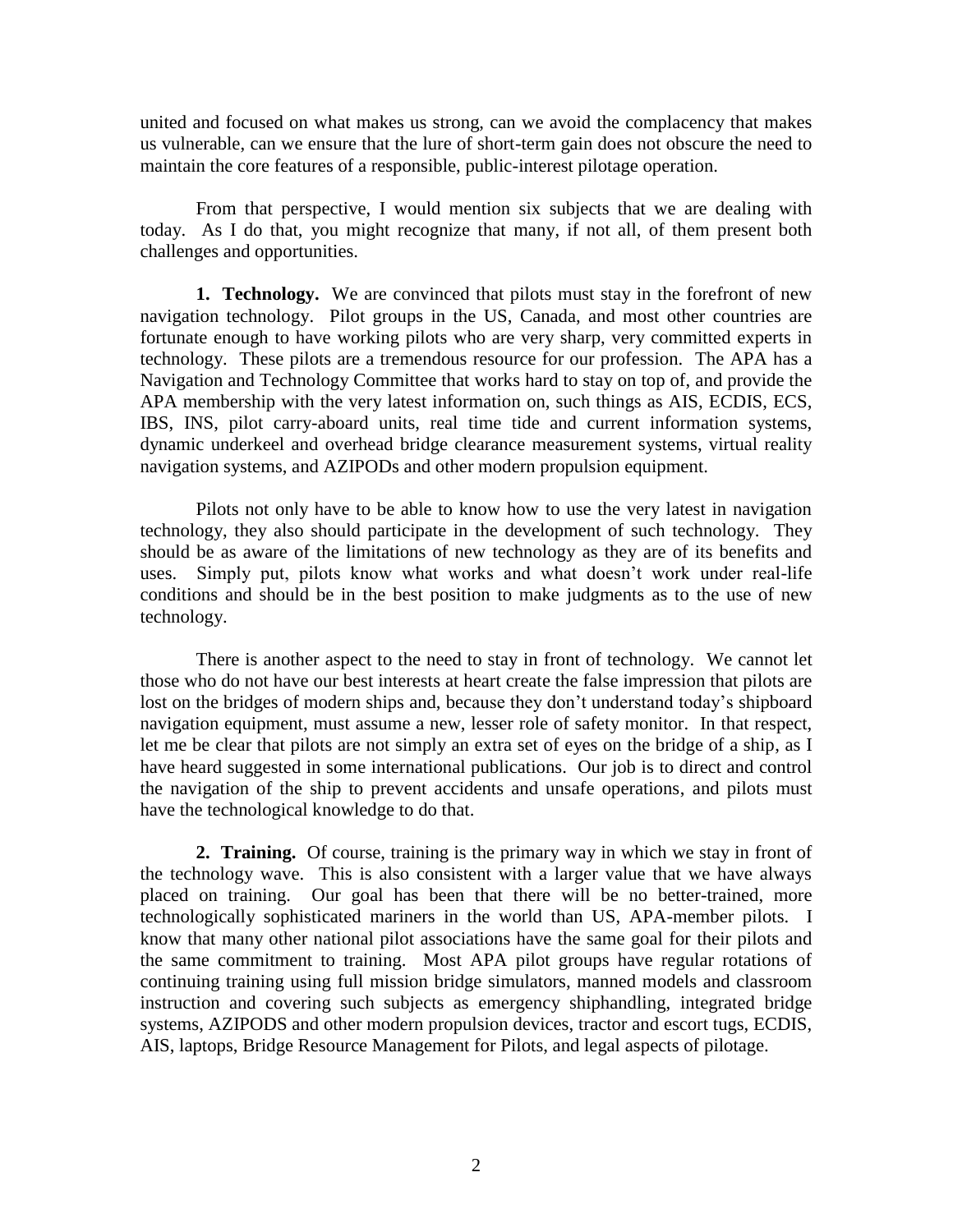We want to have the most intensive initial and continuing training in the maritime industry for two reasons. First, I genuinely believe that it makes for better and safer pilots. Better and safer pilots, in turn, have fewer accidents, and the fewer accidents we have, the better we fulfill our public responsibilities. Second, the public expects us to be well-trained. Training, and particularly continuing training, is one of the distinguishing features of a profession. If we want to be treated as professionals, we have to train like professionals. If we want the support of legislators and governmental authorities, we have to assure them that we are doing everything we can to earn their support.

**3. LNG.** The United States, as well as a number of other countries, is committed to increasing substantially the use and importation of LNG. Plans for a number of new LNG terminals are well underway. In fact, there has been an unusual determination to cut through bureaucratic red tape and expedite the normally slow permitting processes. In short, a lot more LNG ships are coming and coming much sooner than anyone would have imagined a few years ago.

This will require a substantial number of new pilots, perhaps as many as 40 to 50 pilots nationwide. A place such as Pascagoula, Mississippi, for example, may see the number of its numbers double, from 6 to 12. Planned terminals in Freeport, Texas; Corpus Christi, Texas; the Sabine River, Texas; Lake Charles, Louisiana; the Delaware River; Fall River, Massachusetts, and other places may also each generate enough work to require an additional 5 or 6 plots.

The pilot groups in such places are already participating in the preparations for the new terminals. To their credit, many of the terminal operators and LNG suppliers are including the pilots in the planning stages, consulting them on berth and approach channel designs. The pilots are working with the Coast Guard and other authorities in developing appropriate operating and traffic management procedures. The pilots will also be doing any additional training that might be necessary.

**4. Role of the Pilot.** We continue to deal with questions concerning the role of the pilot and the master-pilot relationship. These arise in connection with a number of different subjects, such as: rate cases, questions regarding the use of tugs, movements in zero or reduced visibility, and the desire of some captains to do their own docking and undocking (usually at the insistence of their employers).

Unfortunately, pilots sometimes contribute to this problem by taking excessively lawyer-like restrictive descriptions of their roles. This is counterproductive. Those who do not support pilots want to diminish the pilot's role, and pilots should not be helping them. No one wants to invite liability or encourage lawsuits, but we have to accept the important public responsibilities of licensed, fully regulated pilots and be forthright and accurate in describing the pilot's role in directing the navigation of piloted vessels, subject to the overall command of the master.

The APA's position statement on the Respective Roles and Responsibilities of the Master and Pilot continues to be a widely accepted statement by the US piloting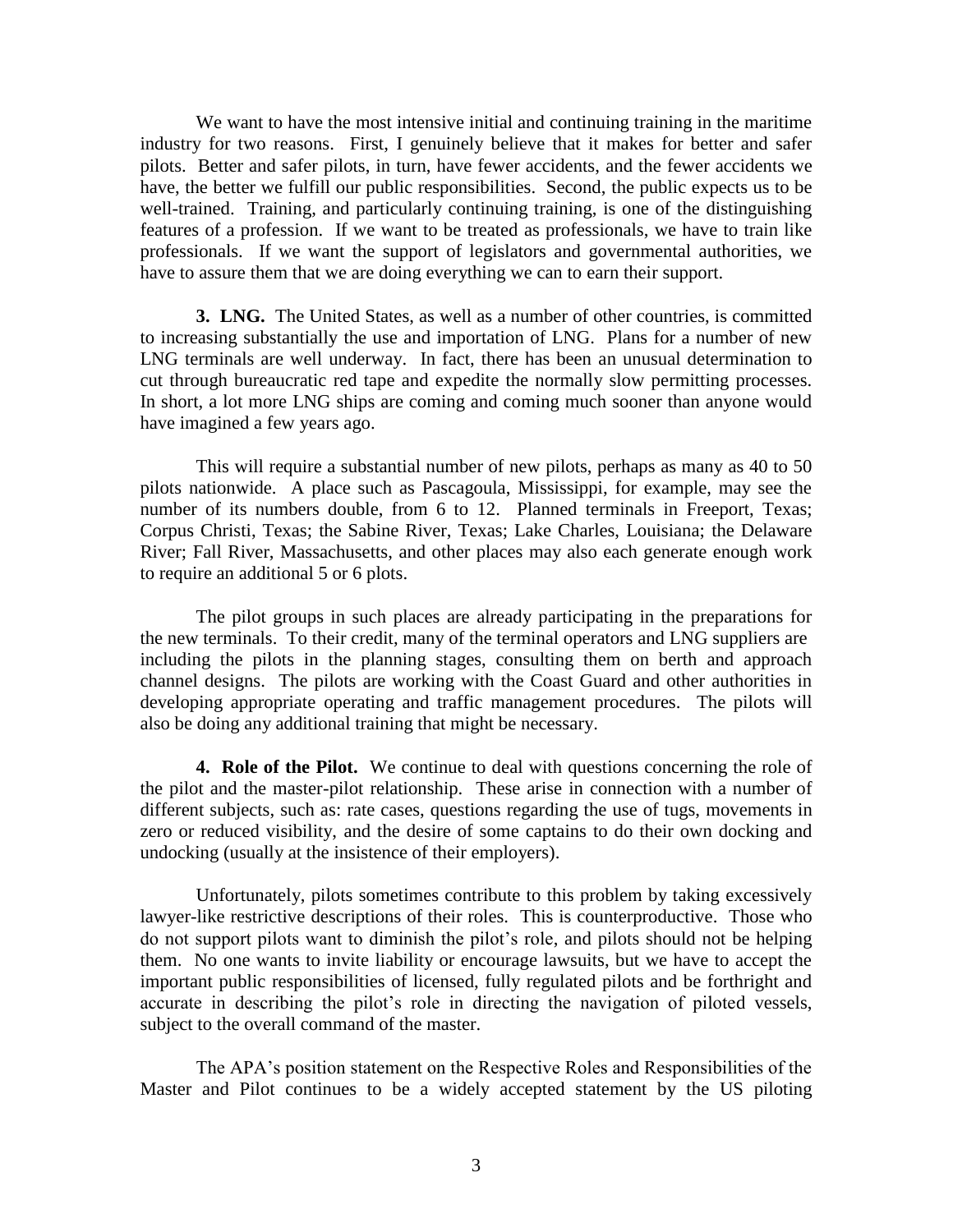profession and a valuable tool to guide pilot authorities, training institutions, and pilots themselves in dealing with questions about the pilot's role. Copies of the statement are available with this report.

**5. Coast Guard Licensing Program.** This past April, the US Coast Guard submitted draft legislation to Congress to completely rewrite the statutes dealing with the federal government's licensing of mariners, including pilots. This proposal, which was developed in secret, would be the most sweeping change ever in the federal licensing and credentialing of mariners and would have had a major impact on all of our members. Although most of our members are state-licensed, they each also hold a federal license, which acts as a national minimum standard.

Owing in large measure to the lack of consultation with the maritime community, the proposal was poorly written and not well thought out. Many of the changes would have been harmful to pilots and other mariners. Traditional licenses would have been replaced by identification "credentials," and the Coast Guard would have been given almost total discretion in issuing and taking away the new credentials with little or no standards contained in statute.

The APA had to respond to this development quickly. We mounted a full scale legislative effort to explain the problems with the proposal and the potentially disastrous effects it could have on the maritime industry. Fortunately, we were able to draw on the relationships that the APA office continually maintains with members and staff personnel in Congress and on the relationships that many of our members have with their local congressmen and senators. Congress eventually refused to include the proposal in a bill and advised the Coast Guard to go back and work with the maritime community in developing a better and more acceptable package.

The Coast Guard is currently engaged in that process. The APA and a number of labor unions and industry groups were called in to meet with the Coast Guard and submitted written comments in July. A new, revised version of the legislation has just been released and will be considered at a meeting of a national advisory panel, the Merchant Personnel Advisory Committee (MERPAC) next week. The apparent intent is to take the new package back to Congress in the hopes of getting it placed in a bill as the current session of Congress concludes this Fall.

The new version corrects or avoids many of the problems that we raised with the original version. We nevertheless question the need to rewrite the license and credentialing statutes and are concerned about unintended consequences of such a major change. We will continue to be very busy with this matter.

**6. Security.** Pilots throughout the world are dealing with security and antiterrorism measures, and the US pilots are no exception. The APA and the Coast Guard have a formal partnership agreement for cooperation on security matters. Many of our pilot groups put Coast Guard boarding parties on and off ships from their pilot boats, most groups have representatives on area security committees, and pilots have protocols